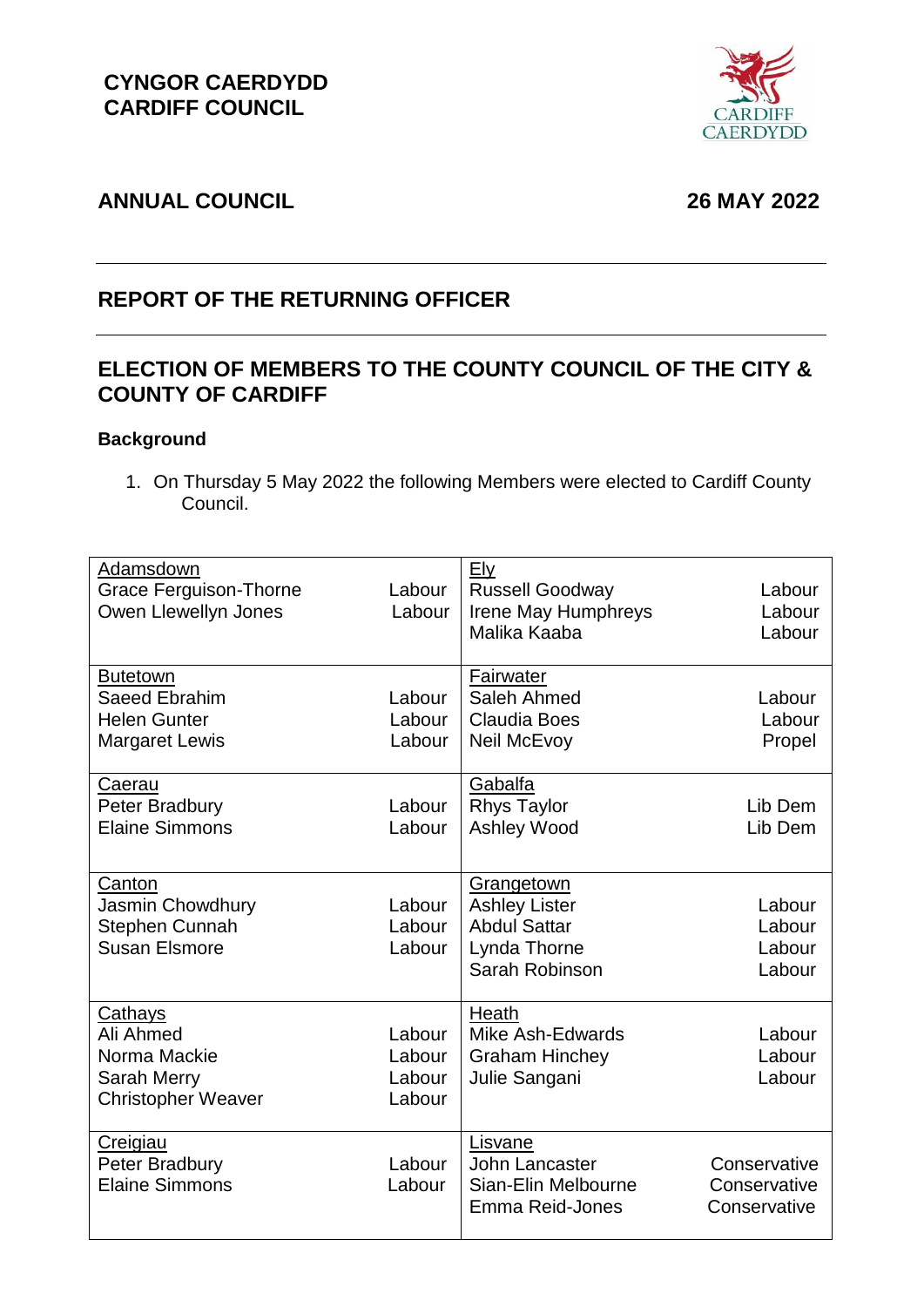| Cyncoed                        |                      | Llandaff                 |              |
|--------------------------------|----------------------|--------------------------|--------------|
| <b>Robert James Hopkins</b>    | Lib Dem              | <b>Sean Driscoll</b>     | Conservative |
| <b>Bablin Molik</b>            | Lib Dem              | <b>Peter Huw Jenkins</b> | Labour       |
| <b>Daniel Edwards Waldron</b>  | Lib Dem              |                          |              |
| <b>Llandaff North</b>          |                      | Radyr & Morganstown      |              |
| Dilwar Ali                     | Labour               | <b>Calum T J Davies</b>  | Conservative |
| <b>Jennifer Burke-Davies</b>   | Labour               | Helen Margaret Lloyd     | Labour       |
|                                |                      |                          |              |
| Llanishen                      |                      | Rhiwbina                 |              |
| <b>Gary Hunt</b>               | Labour               | Jayne Cowan              | Conservative |
| <b>Bethan Elun Proctor</b>     | Labour               | <b>Oliver Owen</b>       | Conservative |
|                                |                      | <b>Adrian Robson</b>     | Conservative |
|                                |                      |                          |              |
| Llanrumney                     |                      | <b>Riverside</b>         |              |
| Lee Bridgeman                  | Labour               | Kanaya Singh             | Labour       |
| <b>Keith Jones</b>             | Labour               | Leonora Thomson          | Labour       |
| <b>Heather Joyce</b>           | Labour               | Caro Wild                | Labour       |
|                                |                      |                          |              |
| <b>Pentwyn</b>                 |                      | Rumney                   |              |
| Joseph Carter                  | Lib Dem              | <b>Robert Derbyshire</b> | Labour       |
| <b>Jess Moultrie</b>           | Labour               | Jacqueline Parry         | Labour       |
| Daniel Naughton                | Lib Dem              |                          |              |
|                                |                      |                          |              |
| Pentyrch & St Fagans           |                      | Splott                   |              |
| <b>Catriona Brown-Reckless</b> | Conservative         | Jane Henshaw             | Labour       |
| Andrea Gibson                  | <b>Common Ground</b> | <b>Edward Stubbs</b>     | Labour       |
| <b>Rhys Livesy</b>             | <b>Common Ground</b> | <b>Huw Thomas</b>        | Labour       |
|                                |                      |                          |              |
| Penylan                        |                      | Trowbridge               |              |
| Rodney Berman                  | Lib Dem              | Bernie Bowen - Thompson  | Labour       |
| <b>lamran Latif</b>            | Lib Dem              | <b>Christopher Lay</b>   | Labour       |
| Jon Shimmin                    | Lib Dem              | <b>Michael Michael</b>   | Labour       |
|                                |                      |                          |              |
| Plasnewydd                     |                      | Whitchurch & Tongwynlais |              |
| Daniel De'Ath                  | Labour               | <b>Kate Carr</b>         | Labour       |
| <b>Susan Lent</b>              | Labour               | Jamie Green              | Labour       |
| <b>Mary McGarry</b>            | Labour               | Marc Palmer              | Labour       |
| Peter Wong                     | Labour               | Jackie Jones             | Labour       |
|                                |                      |                          |              |
| Pontprennau & Old St Mellons   |                      |                          |              |
| <b>Peter Littlechild</b>       | Conservative         |                          |              |
| <b>Joel Williams</b>           | Conservative         |                          |              |
|                                |                      |                          |              |